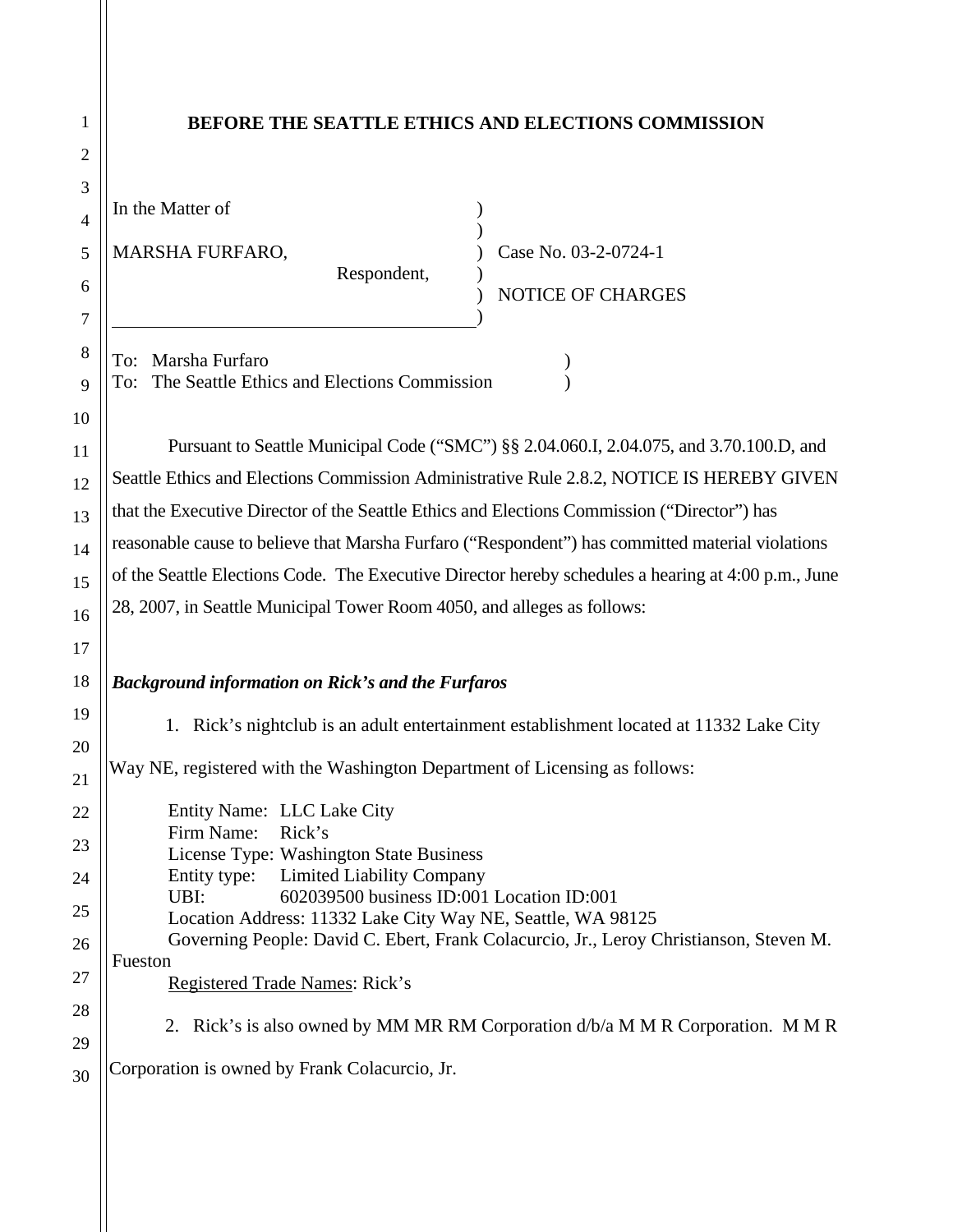3. Talents West is owned by Colacurcio, Jr. Talents West is a booking agency for exotic dancers and the main office of the Colacurcios' businesses. Respondent is the office manager at Talents West.

4. Respondent is married to Nick Furfaro, who also worked at Rick's in 2003. They have two adult daughters, Stacee and Nicole. Stacee Furfaro is married to Frank Lucarelli. Nicole Furfaro is married to Gary Gill.

## *Rick's Rezone and the City Council*

5. In 1988 and again in 1998, Rick's applied to rezone the property adjacent to Rick's to allow for additional parking.

6. On both occasions, the Department of Design, Construction and Land Use ("DCLU") and the Seattle Hearing Examiner recommended that these rezone applications be denied. On both occasions, the City Council denied the applications for rezone.

7. In February 2001, Rick's applied for a third time for a rezone and a conditional use permit to use the property for accessory parking. The application to DCLU for a rezone with an associated application for a Master Use Permit for a conditional use permit triggered a quasijudicial process before the City Council, the ultimate decision-maker on whether to approve or deny Rick's request for a rezone. This process before the City Council was commonly known as 'Rick's Rezone."

8. On October 7, 2002, the City Council referred Rick's Rezone to the Council's Land Use Committee. Councilmember Judy Nicastro chaired the Land Use Committee.

9. In October 2002, DCLU again recommended that Rick's Rezone be denied. In December 2002, the Hearing Examiner agreed and recommended that the rezone be denied.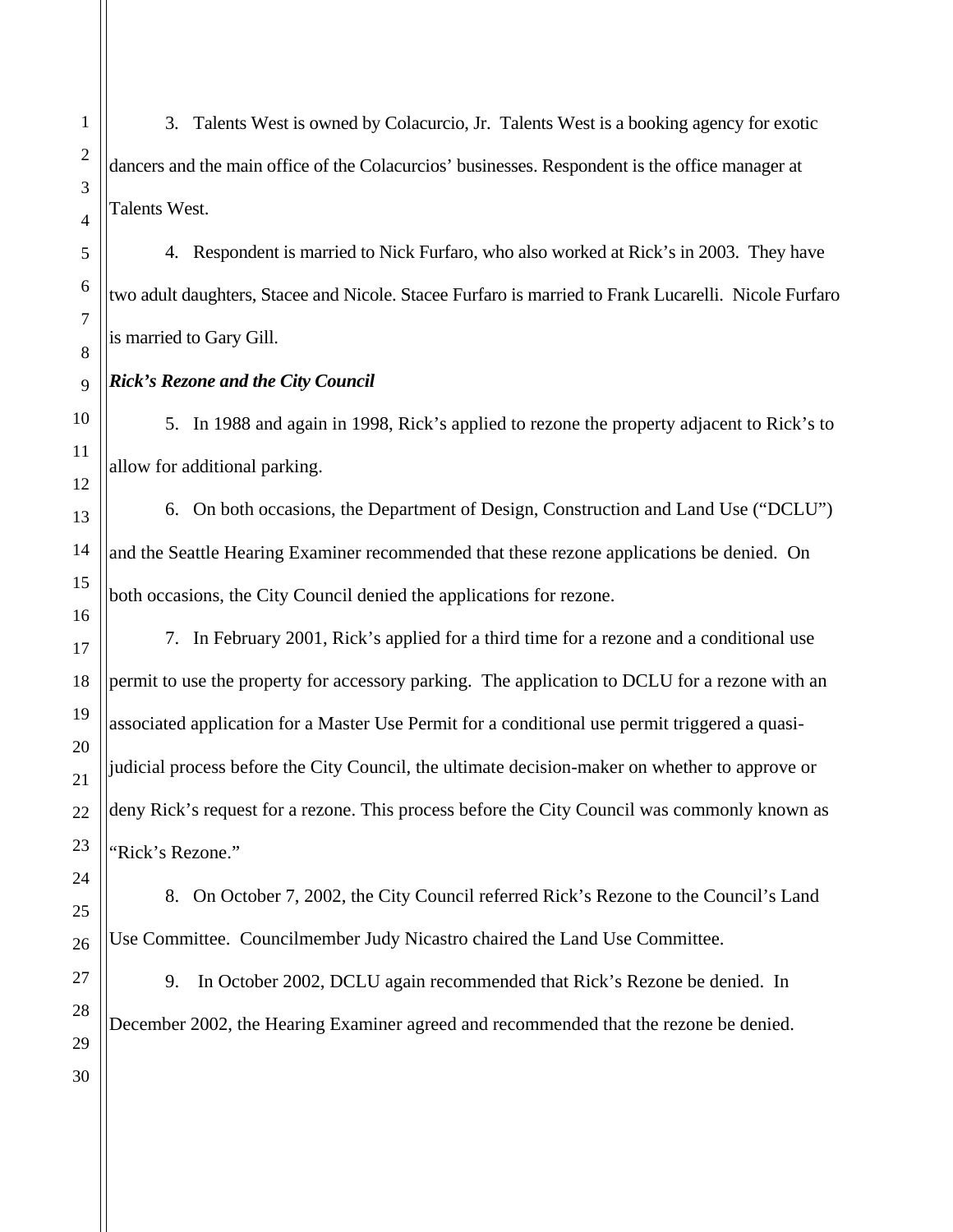10. On April 15, 2003, the City Council's Land Use Committee considered Rick's Rezone. Although Councilmember Wills was not a member of the Land Use Committee she attended the meeting and voted, together with Councilmember Nicastro, to recommend that Rick's Rezone be approved. The two other Land Use Committee members voted to deny the rezone, and the matter was referred to the full City Council without a recommendation.

11. On June 16, 2003, the City Council considered Rick's Rezone. The City Council voted 5-4 to approve the motion to grant approval for Rick's Rezone.

## *Respondent's illegal contributions to the Nicastro campaign*

12. On June 11, 2003, five days before the City Council's vote on Rick's Rezone, Councilmember Nicastro's campaign committee deposited a \$1,000 contribution drawn on the account of Nick and Marsha Furfaro, as well as \$300 check drawn on Marsha Furfaro's account.

13. On June 11, 2003, Nicastro's campaign also deposited a \$1,300 contribution from Nicole Furfaro. One-half of the contribution was attributed to her husband, Gary Gill.

14. Respondent reimbursed Nicole Furfaro in cash for the \$1,300 contribution to the Nicastro campaign.

15. On June 11, 2003, Nicastro's campaign also deposited a \$1,000 contribution from Stacee Furfaro. One-half of the contribution was attributed to her husband, Frank Lucarelli.

16. Respondent reimbursed Stacee Furfaro in cash for the \$1,000 contribution to the Nicastro campaign.

# *Concealing the source of campaign contributions*

## Count 1

17. The Director has reasonable cause to believe that Respondent violated SMC 2.04.290(A) when she reimbursed or caused a reimbursement to be made to Nicole Furfaro for a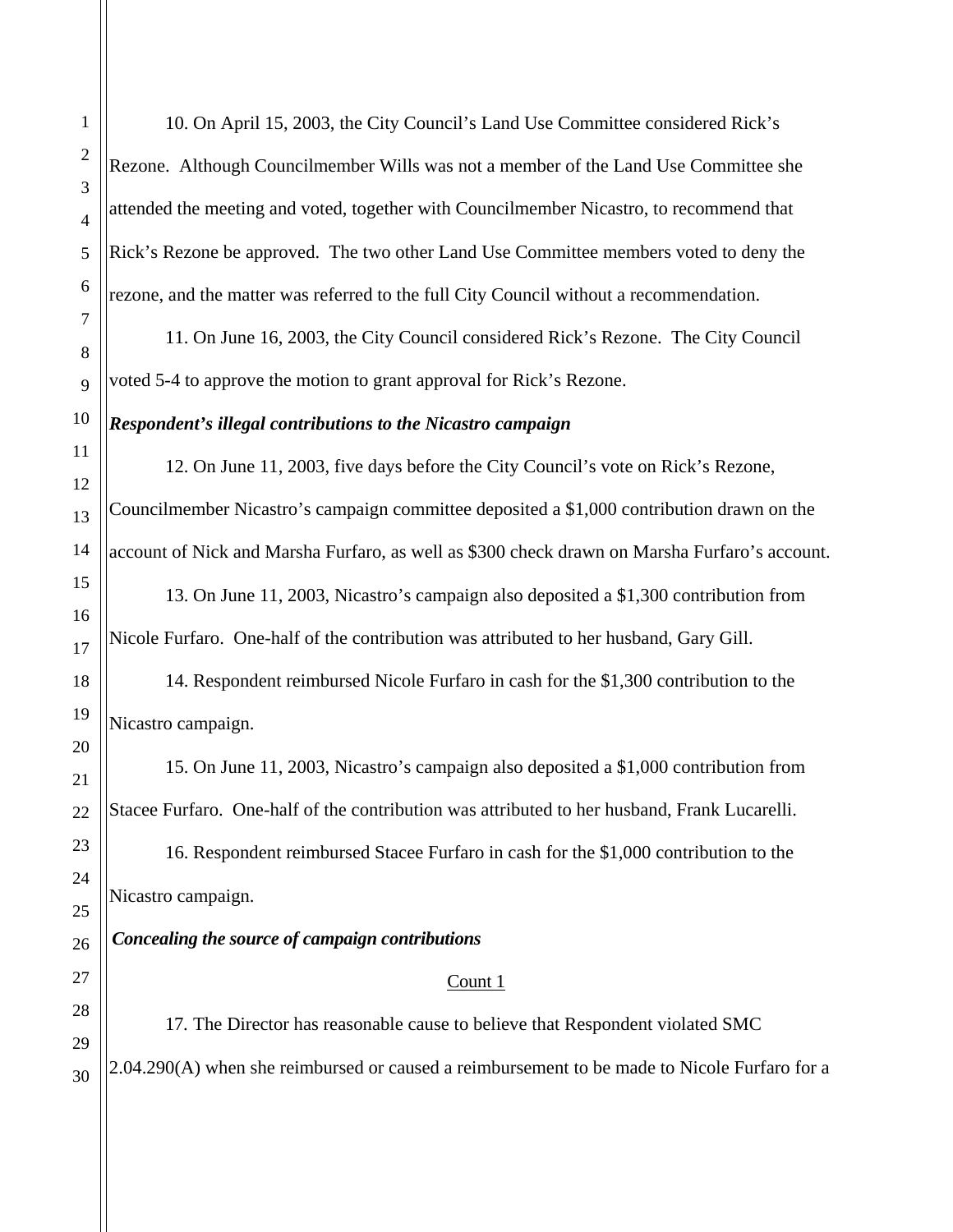| $\mathbf{1}$   | contribution of \$650 allegedly made in the name of Nicole Furfaro to the reelection campaign of |
|----------------|--------------------------------------------------------------------------------------------------|
| $\overline{c}$ | Judy Nicastro for Position 1 of the Seattle City Council.                                        |
| 3<br>4         | Count $2$                                                                                        |
| 5              | 18. The Director incorporates and realleges paragraphs 1 through 17, above.                      |
| 6              | 19. The Director has reasonable cause to believe that Respondent violated SMC                    |
| $\tau$         | 2.04.290(A) when she reimbursed or caused a reimbursement to be made to Gary Gill for a          |
| 8<br>9         | contribution of \$650 allegedly made in the name of Gary Gill to the 2003 reelection campaign of |
| 10             | Judy Nicastro for Position 1 of the Seattle City Council.                                        |
| 11             | Count 3                                                                                          |
| 12             | 20. The Director incorporates and realleges paragraphs 1 through 17, above.                      |
| 13<br>14       | 21. The Director has reasonable cause to believe that Respondent violated SMC                    |
| 15             | 2.04.290(A) when she reimbursed or caused a reimbursement to be made to Stacee Furfaro for a     |
| 16             | contribution of \$500 allegedly made in the name of Stacee Furfaro to the 2003 reelection        |
| 17             |                                                                                                  |
| 18<br>19       | campaign of Judy Nicastro for Position 1 of the Seattle City Council.                            |
| 20             | Count $4$                                                                                        |
| 21             | 22. The Director incorporates and realleges paragraphs 1 through 17, above.                      |
| 22             | 23. The Director has reasonable cause to believe that Respondent violated SMC                    |
| 23             | 2.04.290(A) when she reimbursed or caused a reimbursement to be made to Frank Lucarelli for a    |
| 24             | contribution of \$500 allegedly made in the name of Frank Lucarelli to the 2003 reelection       |
| 25<br>26       | campaign of Judy Nicastro for Position 1 of the Seattle City Council.                            |
| 27             | <b>Contributions Over the Limit</b>                                                              |
| 28             |                                                                                                  |
| 29             | Count $5$                                                                                        |
| 30             | 24. The Director incorporates and realleges paragraphs 1 through 17, above.                      |
|                |                                                                                                  |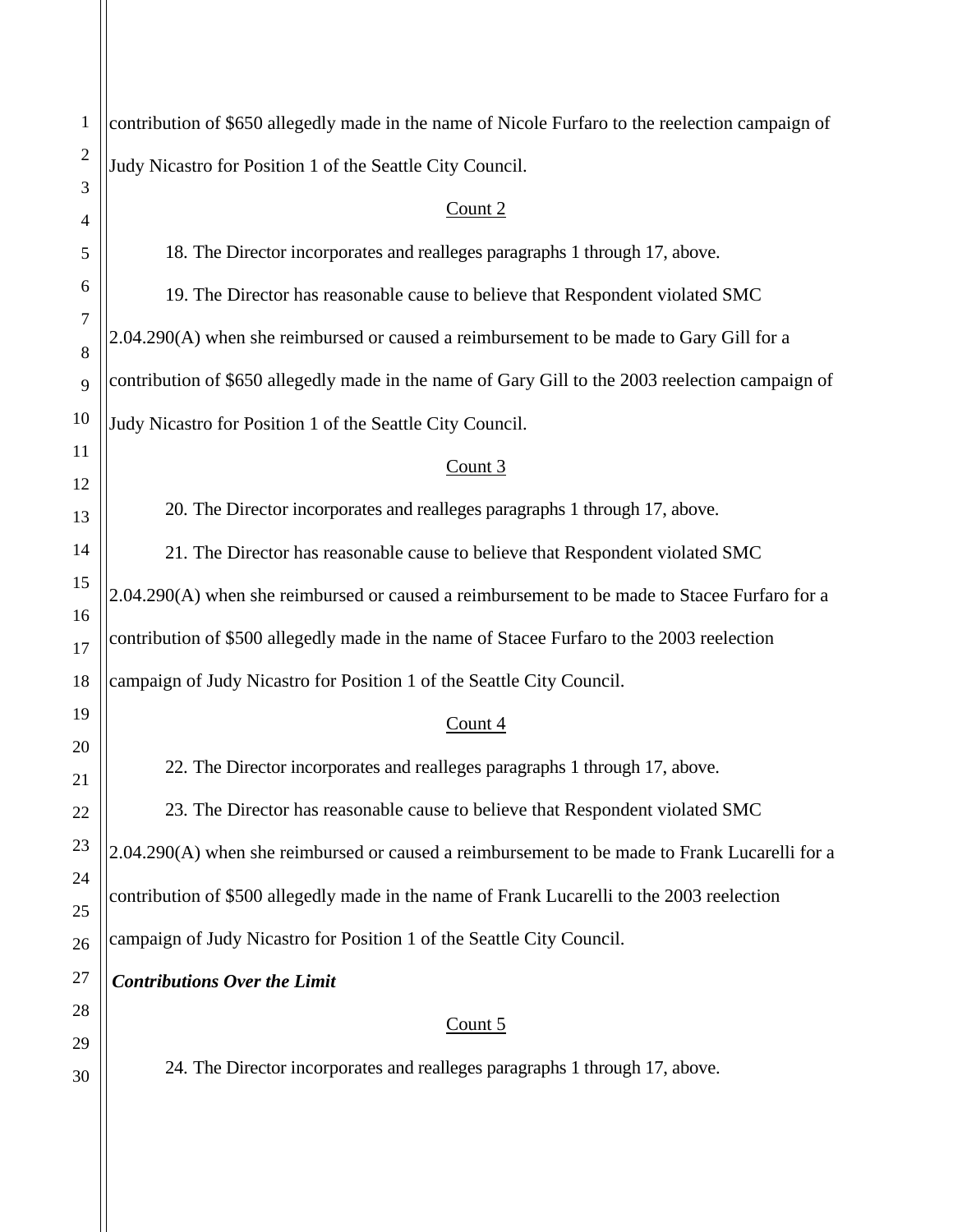25. The Director has reasonable cause to believe that Respondent violated SMC 2.04.370(B) when she exceeded the contribution limit by contributing the maximum \$650 in her own name to the 2003 reelection campaign of Judy Nicastro for Position 1 of the Seattle City Council and reimbursing or causing a reimbursement to be made to Nicole Furfaro for a contribution of \$650 allegedly made in the name of Nicole Furfaro to the 2003 reelection campaign of Judy Nicastro for Position 1 of the Seattle City Council.

#### Count 6

26. The Director incorporates and realleges paragraphs 1 through 17, above.

27. The Director has reasonable cause to believe that Respondent violated SMC  $2.04.370(B)$  when she exceeded the contribution limit by contributing the maximum \$650 in her own name to the 2003 reelection campaign of Judy Nicastro for Position 1 of the Seattle City Council and reimbursing or causing a reimbursement to be made to Gary Gill for a contribution of \$650 allegedly made in the name of Gary Gill to the 2003 reelection campaign of Judy Nicastro for Position 1 of the Seattle City Council.

#### Count 7

28. The Director incorporates and realleges paragraphs 1 through 17, above. 29. The Director has reasonable cause to believe that Respondent violated SMC 2.04.370(B) when she exceeded the contribution limit by contributing the maximum \$650 in her own name to the 2003 reelection campaign of Judy Nicastro for Position 1 of the Seattle City Council and reimbursing or causing a reimbursement to be made to Stacee Furfaro for a contribution of \$500 allegedly made in the name of Stacee Furfaro to the 2003 reelection campaign of Judy Nicastro for Position 1 of the Seattle City Council.